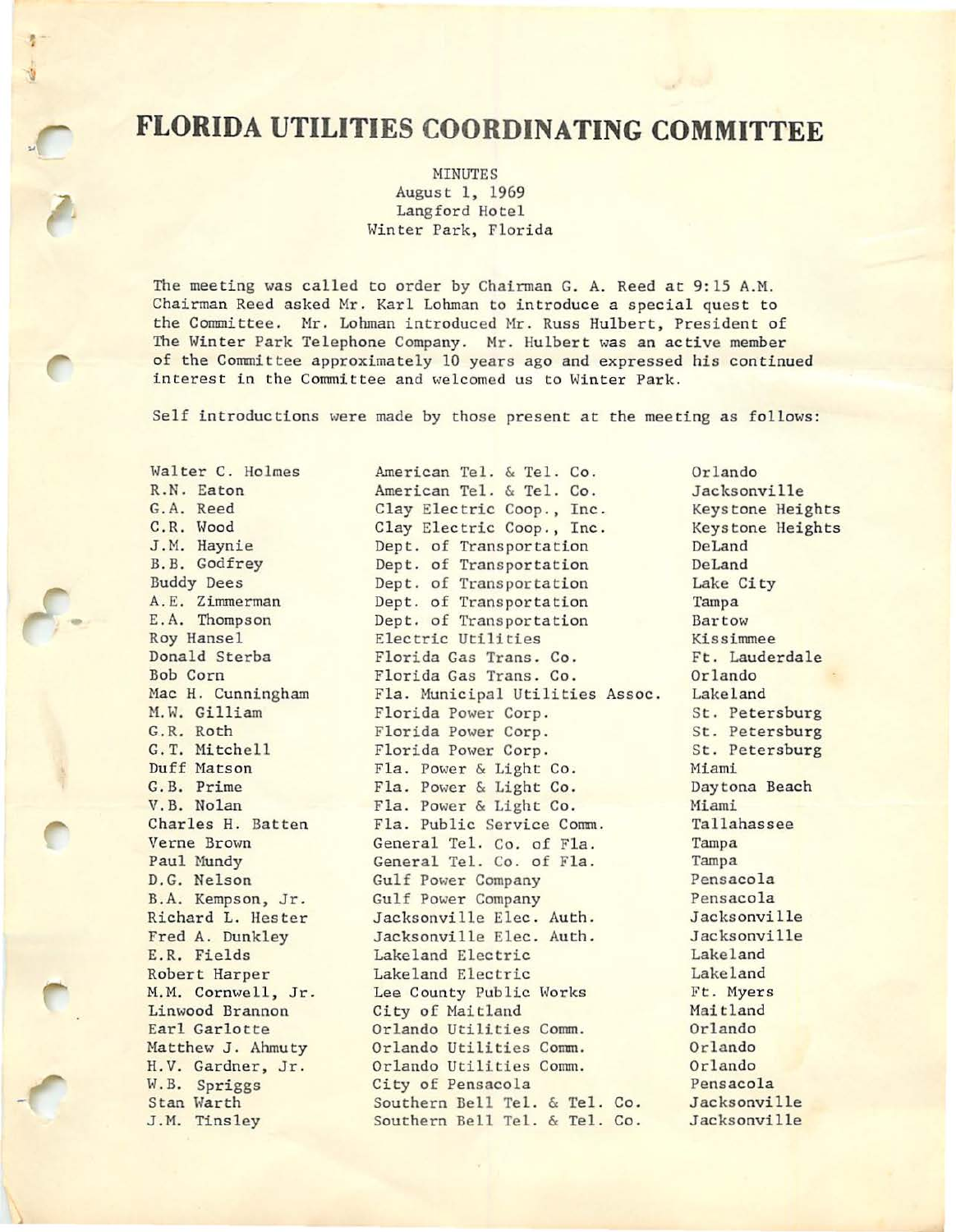## **FLORIDA UTILITIES COORDINATING COMMITTEE**

..

A.W. Dicks Southern Bell Tel. & Tel. Co. Orlando<br>H.E. Downing Southern Bell Tel. & Tel. Co. Orlando H.E. Downing Southern Bell Tel. & Tel. Co. Orlando<br>Glen Cock Tampa Electric Company Tampa Glen Cock Tampa Electric Company Tampa<br>
Tampa Electric Company Tampa<br>
Tampa Electric Company Tampa Tampa Electric Company Tampa John Clark United Telephone Company Avon Park United Telephone Company Ft. Myers Karl L. Lohman Minter Park Tel. Company Minter Park<br>Russ Hulbert Minter Park Tel. Company Minter Park Russ Hulbert **1. Winter Park Tel. Company** 1988 Minter Park Winter Park R.W. Foote 1989 Minter Park Hinter Park Winter Park Tel. Company Winter Park

The minutes of last meeting was adopted as mailed.

#### OLD BUSINESS

The report on Random Separation of Power and Telephone Cables was given by Mr. Verne Brown for Mr. Glenn Fleisher, Chairman of the subcommittee. Due to the length of the report it was summerized in topic form. The report in its entirety will be given at the Florida Telephone Association meeting in Homosassa Springs on August 21, 1969, and again at the American Right of Way Association meeting in Daytona on October 10, 1969.

The members were asked if they were experiencing any problems involving conflict with advertisement signs. None were reported.

Marion Gilliam, Chairman of the Utility Space Allocation subcommittee, passed out a sketch of a proposed space allocation and requested comments from the members. After considerable discussion it was decided that another proposal will be necessary.

Chairman Reed reported on the latest status of the proposed Utility Accommodation Guide. It is expected to be adopted August 14, 1969. Many of the comments made by our committee to the state have been included in the proposal; however, some new items have been added which the Committee did not have an opportunity to comment about.

#### NEW BUSINESS

Jim Tinsley reported to the Committee on the activities of the National Ad Hoc Committee (AR/WA) pertaining to the PPM 30-4.1. Negotiations for revision of the policy is still being considered.

Reports were given from the local utility groups and the District Liaison Committees. All of the local groups have been active with new groups being established for the Avon Park area (Central Utility Group) and Collier County area. Two additional subgroups are being established for Brevard County. Districts II and IV have had meetings recently with District I scheduled for August 20th or 21st, District III for August 6 and District V for August 28, 1969. Along with the Department of Transportation's presentation of their next 12